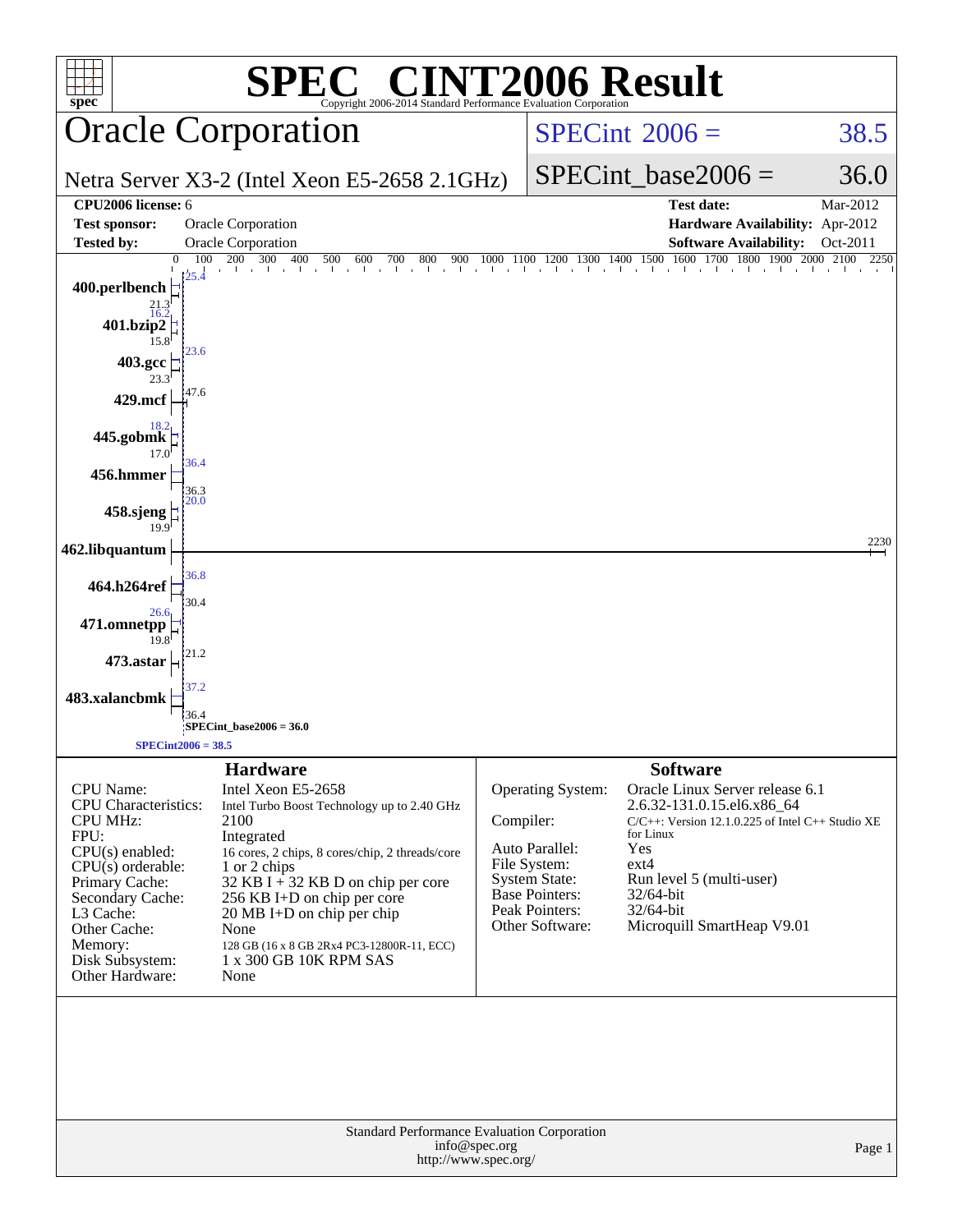

# **[SPEC CINT2006 Result](http://www.spec.org/auto/cpu2006/Docs/result-fields.html#SPECCINT2006Result)**

# Oracle Corporation

### $SPECint2006 = 38.5$  $SPECint2006 = 38.5$

Netra Server X3-2 (Intel Xeon E5-2658 2.1GHz)

SPECint base2006 =  $36.0$ 

**[CPU2006 license:](http://www.spec.org/auto/cpu2006/Docs/result-fields.html#CPU2006license)** 6 **[Test date:](http://www.spec.org/auto/cpu2006/Docs/result-fields.html#Testdate)** Mar-2012

**[Test sponsor:](http://www.spec.org/auto/cpu2006/Docs/result-fields.html#Testsponsor)** Oracle Corporation **[Hardware Availability:](http://www.spec.org/auto/cpu2006/Docs/result-fields.html#HardwareAvailability)** Apr-2012 **[Tested by:](http://www.spec.org/auto/cpu2006/Docs/result-fields.html#Testedby)** Oracle Corporation **[Software Availability:](http://www.spec.org/auto/cpu2006/Docs/result-fields.html#SoftwareAvailability)** Oct-2011

#### **[Results Table](http://www.spec.org/auto/cpu2006/Docs/result-fields.html#ResultsTable)**

|                                                                                                                 | <b>Base</b>    |              |                |              |                | <b>Peak</b> |                |              |                |              |                |              |
|-----------------------------------------------------------------------------------------------------------------|----------------|--------------|----------------|--------------|----------------|-------------|----------------|--------------|----------------|--------------|----------------|--------------|
| <b>Benchmark</b>                                                                                                | <b>Seconds</b> | <b>Ratio</b> | <b>Seconds</b> | <b>Ratio</b> | <b>Seconds</b> | Ratio       | <b>Seconds</b> | <b>Ratio</b> | <b>Seconds</b> | <b>Ratio</b> | <b>Seconds</b> | <b>Ratio</b> |
| $ 400$ .perlbench                                                                                               | 458            | 21.3         | 458            | 21.3         | 459            | 21.3        | 384            | 25.4         | 384            | 25.4         | 385            | 25.4         |
| 401.bzip2                                                                                                       | 609            | 15.8         | 609            | 15.9         | 609            | 15.8        | 596            | 16.2         | 596            | 16.2         | 596            | 16.2         |
| $403.\mathrm{gcc}$                                                                                              | 345            | 23.3         | 345            | 23.3         | 345            | 23.3        | 341            | 23.6         | 341            | 23.6         | 342            | 23.6         |
| $429$ .mcf                                                                                                      | 192            | 47.5         | 192            | 47.6         | 190            | 47.9        | 192            | 47.5         | 192            | 47.6         | 190            | 47.9         |
| $445$ .gobmk                                                                                                    | 618            | 17.0         | 618            | 17.0         | 619            | 17.0        | 575            | 18.2         | 575            | 18.3         | 575            | 18.2         |
| 456.hmmer                                                                                                       | 257            | 36.3         | 259            | 36.1         | 257            | 36.3        | 258            | 36.2         | 257            | 36.4         | 256            | 36.4         |
| $458$ .sjeng                                                                                                    | 607            | 19.9         | 607            | 19.9         | 608            | 19.9        | 604            | 20.0         | 605            | 20.0         | 605            | 20.0         |
| 462.libquantum                                                                                                  | 9.31           | 2230         | 9.50           | 2180         | 9.30           | 2230        | 9.31           | 2230         | 9.50           | 2180         | 9.30           | 2230         |
| 464.h264ref                                                                                                     | 729            | 30.4         | 729            | 30.4         | 728            | 30.4        | 601            | 36.8         | 602            | 36.8         | 589            | 37.6         |
| 471.omnetpp                                                                                                     | 314            | 19.9         | 315            | 19.8         | 346            | 18.0        | 235            | 26.6         | 232            | 26.9         | 235            | 26.6         |
| $ 473$ . astar                                                                                                  | 331            | 21.2         | 330            | 21.3         | 331            | 21.2        | 331            | 21.2         | 330            | 21.3         | 331            | 21.2         |
| 483.xalancbmk                                                                                                   | 190            | 36.4         | 191            | 36.1         | 188            | 36.7        | 186            | 37.1         | 186            | 37.2         | 185            | 37.2         |
| Describe announced to the conduction of the theory of the most<br>Deld and called to almost indicates a madison |                |              |                |              |                |             |                |              |                |              |                |              |

Results appear in the [order in which they were run.](http://www.spec.org/auto/cpu2006/Docs/result-fields.html#RunOrder) Bold underlined text [indicates a median measurement.](http://www.spec.org/auto/cpu2006/Docs/result-fields.html#Median)

### **[Operating System Notes](http://www.spec.org/auto/cpu2006/Docs/result-fields.html#OperatingSystemNotes)**

Stack size set to unlimited using "ulimit -s unlimited"

### **[Platform Notes](http://www.spec.org/auto/cpu2006/Docs/result-fields.html#PlatformNotes)**

Default BIOS Settings were used.

Oracle's Netra Server X3-2 was formerly known as the Sun Netra X4270 M3

 Sysinfo program /data1/cpu2006v1.2/config/sysinfo.rev6800 \$Rev: 6800 \$ \$Date:: 2011-10-11 #\$ 6f2ebdff5032aaa42e583f96b07f99d3 running on pae-sb-02 Tue Mar 27 09:53:52 2012

 This section contains SUT (System Under Test) info as seen by some common utilities. To remove or add to this section, see: <http://www.spec.org/cpu2006/Docs/config.html#sysinfo>

 From /proc/cpuinfo model name : Intel(R) Xeon(R) CPU E5-2658 0 @ 2.10GHz 2 "physical id"s (chips) 32 "processors" cores, siblings (Caution: counting these is hw and system dependent. The following excerpts from /proc/cpuinfo might not be reliable. Use with caution.) cpu cores : 8 siblings : 16 physical 0: cores 0 1 2 3 4 5 6 7 physical 1: cores 0 1 2 3 4 5 6 7 Continued on next page

> Standard Performance Evaluation Corporation [info@spec.org](mailto:info@spec.org) <http://www.spec.org/>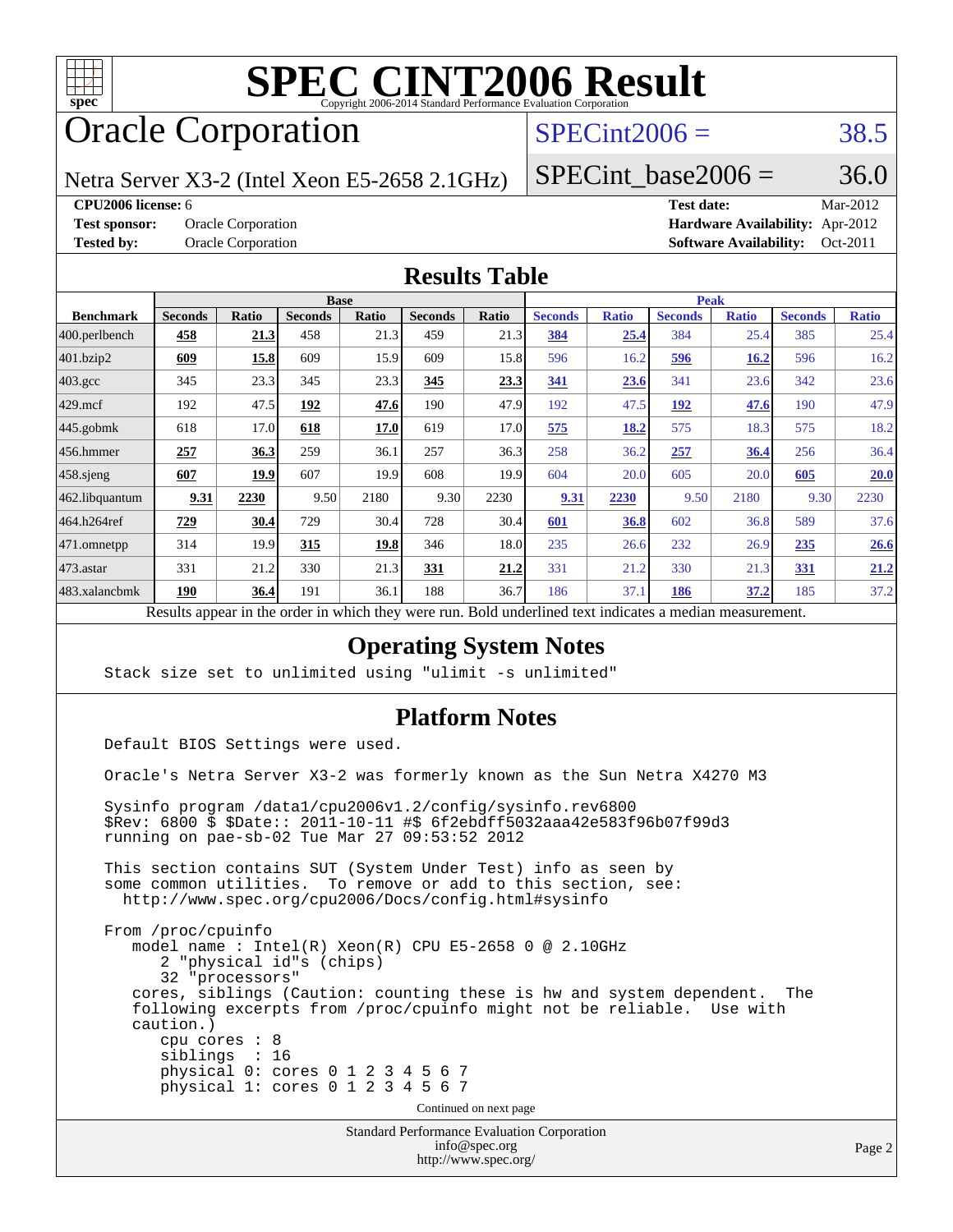# **[SPEC CINT2006 Result](http://www.spec.org/auto/cpu2006/Docs/result-fields.html#SPECCINT2006Result)**

Oracle Corporation

 $SPECint2006 = 38.5$  $SPECint2006 = 38.5$ 

Netra Server X3-2 (Intel Xeon E5-2658 2.1GHz)

SPECint base2006 =  $36.0$ 

**[Test sponsor:](http://www.spec.org/auto/cpu2006/Docs/result-fields.html#Testsponsor)** Oracle Corporation **[Hardware Availability:](http://www.spec.org/auto/cpu2006/Docs/result-fields.html#HardwareAvailability)** Apr-2012 **[Tested by:](http://www.spec.org/auto/cpu2006/Docs/result-fields.html#Testedby)** Oracle Corporation **[Software Availability:](http://www.spec.org/auto/cpu2006/Docs/result-fields.html#SoftwareAvailability)** Oct-2011

**[CPU2006 license:](http://www.spec.org/auto/cpu2006/Docs/result-fields.html#CPU2006license)** 6 **[Test date:](http://www.spec.org/auto/cpu2006/Docs/result-fields.html#Testdate)** Mar-2012

#### **[Platform Notes \(Continued\)](http://www.spec.org/auto/cpu2006/Docs/result-fields.html#PlatformNotes)**

cache size : 20480 KB

 From /proc/meminfo MemTotal: 132288120 kB HugePages\_Total: 0<br>Hugepagesize: 2048 kB Hugepagesize:

 /usr/bin/lsb\_release -d Oracle Linux Server release 6.1

 From /etc/\*release\* /etc/\*version\* oracle-release: Oracle Linux Server release 6.1 redhat-release: Red Hat Enterprise Linux Server release 6.1 (Santiago) system-release: Oracle Linux Server release 6.1 system-release-cpe: cpe:/o:oracle:oracle\_linux:6server:ga:server

 uname -a: Linux pae-sb-02 2.6.32-131.0.15.el6.x86\_64 #1 SMP Fri May 20 15:04:03 EDT 2011 x86\_64 x86\_64 x86\_64 GNU/Linux

run-level 5 Mar 16 16:49

 SPEC is set to: /data1/cpu2006v1.2 Filesystem Type Size Used Avail Use% Mounted on /dev/mapper/vg\_paesb02-lv\_root ext4 50G 43G 4.0G 92% /

 Additional information from dmidecode: Memory: 16x Samsung M393B1K70DH0-YK0 8 GB 1600 MHz 2 rank

(End of data from sysinfo program)

#### **[General Notes](http://www.spec.org/auto/cpu2006/Docs/result-fields.html#GeneralNotes)**

Environment variables set by runspec before the start of the run: KMP\_AFFINITY = "granularity=fine,scatter" LD\_LIBRARY\_PATH = "/data1/cpu2006v1.2/libs/32:/data1/cpu2006v1.2/libs/64" OMP\_NUM\_THREADS = "16"

 Binaries compiled on a system with 1x Core i7-860 CPU + 8GB memory using RHEL5.5 Transparent Huge Pages enabled with: echo always > /sys/kernel/mm/redhat\_transparent\_hugepage/enabled

### **[Base Compiler Invocation](http://www.spec.org/auto/cpu2006/Docs/result-fields.html#BaseCompilerInvocation)**

[C benchmarks](http://www.spec.org/auto/cpu2006/Docs/result-fields.html#Cbenchmarks): [icc -m64](http://www.spec.org/cpu2006/results/res2012q3/cpu2006-20120710-23580.flags.html#user_CCbase_intel_icc_64bit_f346026e86af2a669e726fe758c88044)

Continued on next page

Standard Performance Evaluation Corporation [info@spec.org](mailto:info@spec.org) <http://www.spec.org/>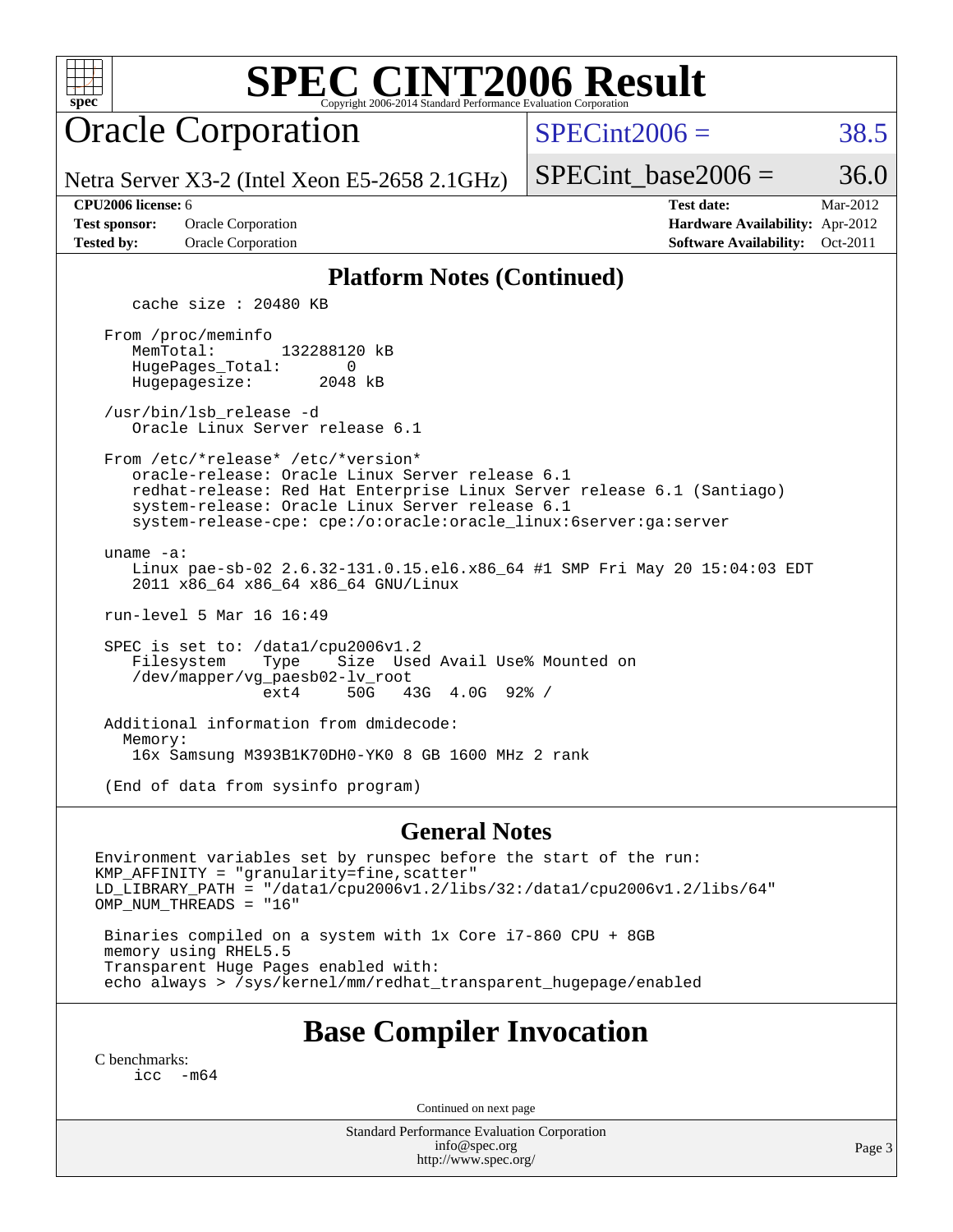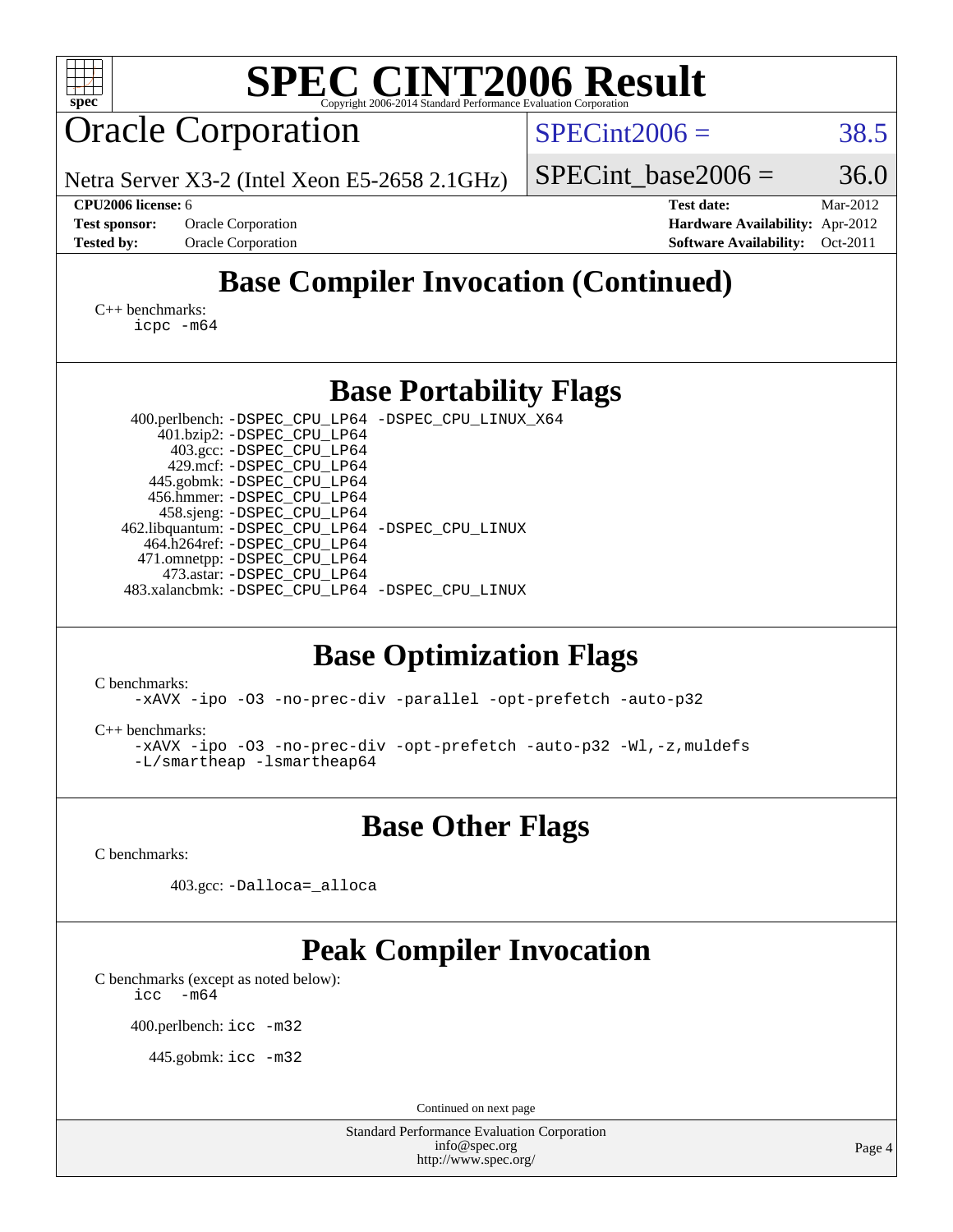

# **[SPEC CINT2006 Result](http://www.spec.org/auto/cpu2006/Docs/result-fields.html#SPECCINT2006Result)**

# Oracle Corporation

 $SPECint2006 = 38.5$  $SPECint2006 = 38.5$ 

Netra Server X3-2 (Intel Xeon E5-2658 2.1GHz)

**[Test sponsor:](http://www.spec.org/auto/cpu2006/Docs/result-fields.html#Testsponsor)** Oracle Corporation **[Hardware Availability:](http://www.spec.org/auto/cpu2006/Docs/result-fields.html#HardwareAvailability)** Apr-2012

SPECint base2006 =  $36.0$ **[CPU2006 license:](http://www.spec.org/auto/cpu2006/Docs/result-fields.html#CPU2006license)** 6 **[Test date:](http://www.spec.org/auto/cpu2006/Docs/result-fields.html#Testdate)** Mar-2012

**[Tested by:](http://www.spec.org/auto/cpu2006/Docs/result-fields.html#Testedby)** Oracle Corporation **[Software Availability:](http://www.spec.org/auto/cpu2006/Docs/result-fields.html#SoftwareAvailability)** Oct-2011

# **[Peak Compiler Invocation \(Continued\)](http://www.spec.org/auto/cpu2006/Docs/result-fields.html#PeakCompilerInvocation)**

464.h264ref: [icc -m32](http://www.spec.org/cpu2006/results/res2012q3/cpu2006-20120710-23580.flags.html#user_peakCCLD464_h264ref_intel_icc_a6a621f8d50482236b970c6ac5f55f93)

[C++ benchmarks \(except as noted below\):](http://www.spec.org/auto/cpu2006/Docs/result-fields.html#CXXbenchmarksexceptasnotedbelow) [icpc -m32](http://www.spec.org/cpu2006/results/res2012q3/cpu2006-20120710-23580.flags.html#user_CXXpeak_intel_icpc_4e5a5ef1a53fd332b3c49e69c3330699)

473.astar: [icpc -m64](http://www.spec.org/cpu2006/results/res2012q3/cpu2006-20120710-23580.flags.html#user_peakCXXLD473_astar_intel_icpc_64bit_fc66a5337ce925472a5c54ad6a0de310)

**[Peak Portability Flags](http://www.spec.org/auto/cpu2006/Docs/result-fields.html#PeakPortabilityFlags)**

 400.perlbench: [-DSPEC\\_CPU\\_LINUX\\_IA32](http://www.spec.org/cpu2006/results/res2012q3/cpu2006-20120710-23580.flags.html#b400.perlbench_peakCPORTABILITY_DSPEC_CPU_LINUX_IA32) 401.bzip2: [-DSPEC\\_CPU\\_LP64](http://www.spec.org/cpu2006/results/res2012q3/cpu2006-20120710-23580.flags.html#suite_peakPORTABILITY401_bzip2_DSPEC_CPU_LP64) 403.gcc: [-DSPEC\\_CPU\\_LP64](http://www.spec.org/cpu2006/results/res2012q3/cpu2006-20120710-23580.flags.html#suite_peakPORTABILITY403_gcc_DSPEC_CPU_LP64) 429.mcf: [-DSPEC\\_CPU\\_LP64](http://www.spec.org/cpu2006/results/res2012q3/cpu2006-20120710-23580.flags.html#suite_peakPORTABILITY429_mcf_DSPEC_CPU_LP64) 456.hmmer: [-DSPEC\\_CPU\\_LP64](http://www.spec.org/cpu2006/results/res2012q3/cpu2006-20120710-23580.flags.html#suite_peakPORTABILITY456_hmmer_DSPEC_CPU_LP64) 458.sjeng: [-DSPEC\\_CPU\\_LP64](http://www.spec.org/cpu2006/results/res2012q3/cpu2006-20120710-23580.flags.html#suite_peakPORTABILITY458_sjeng_DSPEC_CPU_LP64) 462.libquantum: [-DSPEC\\_CPU\\_LP64](http://www.spec.org/cpu2006/results/res2012q3/cpu2006-20120710-23580.flags.html#suite_peakPORTABILITY462_libquantum_DSPEC_CPU_LP64) [-DSPEC\\_CPU\\_LINUX](http://www.spec.org/cpu2006/results/res2012q3/cpu2006-20120710-23580.flags.html#b462.libquantum_peakCPORTABILITY_DSPEC_CPU_LINUX) 473.astar: [-DSPEC\\_CPU\\_LP64](http://www.spec.org/cpu2006/results/res2012q3/cpu2006-20120710-23580.flags.html#suite_peakPORTABILITY473_astar_DSPEC_CPU_LP64) 483.xalancbmk: [-DSPEC\\_CPU\\_LINUX](http://www.spec.org/cpu2006/results/res2012q3/cpu2006-20120710-23580.flags.html#b483.xalancbmk_peakCXXPORTABILITY_DSPEC_CPU_LINUX)

## **[Peak Optimization Flags](http://www.spec.org/auto/cpu2006/Docs/result-fields.html#PeakOptimizationFlags)**

[C benchmarks](http://www.spec.org/auto/cpu2006/Docs/result-fields.html#Cbenchmarks):

400.perlbench:  $-xAUX(pass 2)$  -prof-qen(pass 1) [-ipo](http://www.spec.org/cpu2006/results/res2012q3/cpu2006-20120710-23580.flags.html#user_peakPASS2_CFLAGSPASS2_LDCFLAGS400_perlbench_f-ipo)(pass 2) -03(pass 2) [-no-prec-div](http://www.spec.org/cpu2006/results/res2012q3/cpu2006-20120710-23580.flags.html#user_peakPASS2_CFLAGSPASS2_LDCFLAGS400_perlbench_f-no-prec-div)(pass 2) [-prof-use](http://www.spec.org/cpu2006/results/res2012q3/cpu2006-20120710-23580.flags.html#user_peakPASS2_CFLAGSPASS2_LDCFLAGS400_perlbench_prof_use_bccf7792157ff70d64e32fe3e1250b55)(pass 2) [-opt-prefetch](http://www.spec.org/cpu2006/results/res2012q3/cpu2006-20120710-23580.flags.html#user_peakCOPTIMIZE400_perlbench_f-opt-prefetch) [-ansi-alias](http://www.spec.org/cpu2006/results/res2012q3/cpu2006-20120710-23580.flags.html#user_peakCOPTIMIZE400_perlbench_f-ansi-alias) 401.bzip2: [-xAVX](http://www.spec.org/cpu2006/results/res2012q3/cpu2006-20120710-23580.flags.html#user_peakPASS2_CFLAGSPASS2_LDCFLAGS401_bzip2_f-xAVX)(pass 2) [-prof-gen](http://www.spec.org/cpu2006/results/res2012q3/cpu2006-20120710-23580.flags.html#user_peakPASS1_CFLAGSPASS1_LDCFLAGS401_bzip2_prof_gen_e43856698f6ca7b7e442dfd80e94a8fc)(pass 1) [-ipo](http://www.spec.org/cpu2006/results/res2012q3/cpu2006-20120710-23580.flags.html#user_peakPASS2_CFLAGSPASS2_LDCFLAGS401_bzip2_f-ipo)(pass 2) [-O3](http://www.spec.org/cpu2006/results/res2012q3/cpu2006-20120710-23580.flags.html#user_peakPASS2_CFLAGSPASS2_LDCFLAGS401_bzip2_f-O3)(pass 2) [-no-prec-div](http://www.spec.org/cpu2006/results/res2012q3/cpu2006-20120710-23580.flags.html#user_peakCOPTIMIZEPASS2_CFLAGSPASS2_LDCFLAGS401_bzip2_f-no-prec-div) [-prof-use](http://www.spec.org/cpu2006/results/res2012q3/cpu2006-20120710-23580.flags.html#user_peakPASS2_CFLAGSPASS2_LDCFLAGS401_bzip2_prof_use_bccf7792157ff70d64e32fe3e1250b55)(pass 2) [-auto-ilp32](http://www.spec.org/cpu2006/results/res2012q3/cpu2006-20120710-23580.flags.html#user_peakCOPTIMIZE401_bzip2_f-auto-ilp32) [-opt-prefetch](http://www.spec.org/cpu2006/results/res2012q3/cpu2006-20120710-23580.flags.html#user_peakCOPTIMIZE401_bzip2_f-opt-prefetch) [-ansi-alias](http://www.spec.org/cpu2006/results/res2012q3/cpu2006-20120710-23580.flags.html#user_peakCOPTIMIZE401_bzip2_f-ansi-alias) 403.gcc: [-xAVX](http://www.spec.org/cpu2006/results/res2012q3/cpu2006-20120710-23580.flags.html#user_peakCOPTIMIZE403_gcc_f-xAVX) [-ipo](http://www.spec.org/cpu2006/results/res2012q3/cpu2006-20120710-23580.flags.html#user_peakCOPTIMIZE403_gcc_f-ipo) [-O3](http://www.spec.org/cpu2006/results/res2012q3/cpu2006-20120710-23580.flags.html#user_peakCOPTIMIZE403_gcc_f-O3) [-no-prec-div](http://www.spec.org/cpu2006/results/res2012q3/cpu2006-20120710-23580.flags.html#user_peakCOPTIMIZE403_gcc_f-no-prec-div) [-inline-calloc](http://www.spec.org/cpu2006/results/res2012q3/cpu2006-20120710-23580.flags.html#user_peakCOPTIMIZE403_gcc_f-inline-calloc) [-opt-malloc-options=3](http://www.spec.org/cpu2006/results/res2012q3/cpu2006-20120710-23580.flags.html#user_peakCOPTIMIZE403_gcc_f-opt-malloc-options_13ab9b803cf986b4ee62f0a5998c2238) [-auto-ilp32](http://www.spec.org/cpu2006/results/res2012q3/cpu2006-20120710-23580.flags.html#user_peakCOPTIMIZE403_gcc_f-auto-ilp32)  $429$ .mcf: basepeak = yes 445.gobmk: [-xAVX](http://www.spec.org/cpu2006/results/res2012q3/cpu2006-20120710-23580.flags.html#user_peakPASS2_CFLAGSPASS2_LDCFLAGS445_gobmk_f-xAVX)(pass 2) [-prof-gen](http://www.spec.org/cpu2006/results/res2012q3/cpu2006-20120710-23580.flags.html#user_peakPASS1_CFLAGSPASS1_LDCFLAGS445_gobmk_prof_gen_e43856698f6ca7b7e442dfd80e94a8fc)(pass 1) [-prof-use](http://www.spec.org/cpu2006/results/res2012q3/cpu2006-20120710-23580.flags.html#user_peakPASS2_CFLAGSPASS2_LDCFLAGS445_gobmk_prof_use_bccf7792157ff70d64e32fe3e1250b55)(pass 2) [-ansi-alias](http://www.spec.org/cpu2006/results/res2012q3/cpu2006-20120710-23580.flags.html#user_peakCOPTIMIZE445_gobmk_f-ansi-alias) 456.hmmer: [-xAVX](http://www.spec.org/cpu2006/results/res2012q3/cpu2006-20120710-23580.flags.html#user_peakCOPTIMIZE456_hmmer_f-xAVX) [-ipo](http://www.spec.org/cpu2006/results/res2012q3/cpu2006-20120710-23580.flags.html#user_peakCOPTIMIZE456_hmmer_f-ipo) [-O3](http://www.spec.org/cpu2006/results/res2012q3/cpu2006-20120710-23580.flags.html#user_peakCOPTIMIZE456_hmmer_f-O3) [-no-prec-div](http://www.spec.org/cpu2006/results/res2012q3/cpu2006-20120710-23580.flags.html#user_peakCOPTIMIZE456_hmmer_f-no-prec-div) [-unroll2](http://www.spec.org/cpu2006/results/res2012q3/cpu2006-20120710-23580.flags.html#user_peakCOPTIMIZE456_hmmer_f-unroll_784dae83bebfb236979b41d2422d7ec2) [-auto-ilp32](http://www.spec.org/cpu2006/results/res2012q3/cpu2006-20120710-23580.flags.html#user_peakCOPTIMIZE456_hmmer_f-auto-ilp32) [-ansi-alias](http://www.spec.org/cpu2006/results/res2012q3/cpu2006-20120710-23580.flags.html#user_peakCOPTIMIZE456_hmmer_f-ansi-alias) 458.sjeng: [-xAVX](http://www.spec.org/cpu2006/results/res2012q3/cpu2006-20120710-23580.flags.html#user_peakPASS2_CFLAGSPASS2_LDCFLAGS458_sjeng_f-xAVX)(pass 2) [-prof-gen](http://www.spec.org/cpu2006/results/res2012q3/cpu2006-20120710-23580.flags.html#user_peakPASS1_CFLAGSPASS1_LDCFLAGS458_sjeng_prof_gen_e43856698f6ca7b7e442dfd80e94a8fc)(pass 1) [-ipo](http://www.spec.org/cpu2006/results/res2012q3/cpu2006-20120710-23580.flags.html#user_peakPASS2_CFLAGSPASS2_LDCFLAGS458_sjeng_f-ipo)(pass 2) [-O3](http://www.spec.org/cpu2006/results/res2012q3/cpu2006-20120710-23580.flags.html#user_peakPASS2_CFLAGSPASS2_LDCFLAGS458_sjeng_f-O3)(pass 2) [-no-prec-div](http://www.spec.org/cpu2006/results/res2012q3/cpu2006-20120710-23580.flags.html#user_peakPASS2_CFLAGSPASS2_LDCFLAGS458_sjeng_f-no-prec-div)(pass 2) [-prof-use](http://www.spec.org/cpu2006/results/res2012q3/cpu2006-20120710-23580.flags.html#user_peakPASS2_CFLAGSPASS2_LDCFLAGS458_sjeng_prof_use_bccf7792157ff70d64e32fe3e1250b55)(pass 2) [-unroll4](http://www.spec.org/cpu2006/results/res2012q3/cpu2006-20120710-23580.flags.html#user_peakCOPTIMIZE458_sjeng_f-unroll_4e5e4ed65b7fd20bdcd365bec371b81f)

Continued on next page

Standard Performance Evaluation Corporation [info@spec.org](mailto:info@spec.org) <http://www.spec.org/>